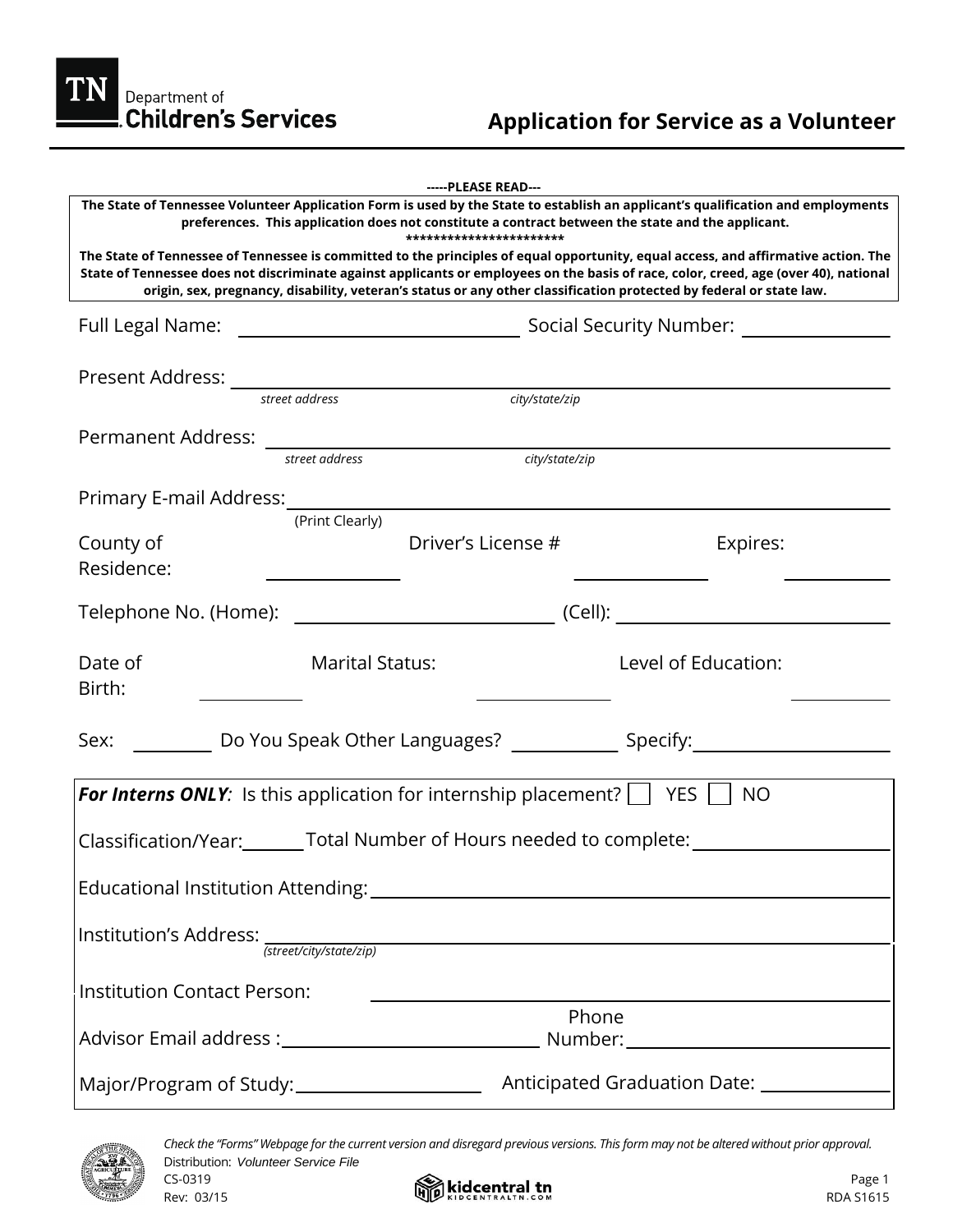

## **Volunteer Information:**

| Location Desired for Volunteer  |                                                                   |
|---------------------------------|-------------------------------------------------------------------|
| Service:                        |                                                                   |
| Type of Volunteer Activity      |                                                                   |
| Desired:                        |                                                                   |
| Number of Hours Requested       | $4 - 10$<br>$0 - 2$<br>$2 - 4$                                    |
| Per Week:                       | 15-20<br>$10 - 15$<br>20-40                                       |
| Can you use your car while      | <b>YES</b><br><b>NO</b>                                           |
| volunteering?                   |                                                                   |
| Do you have current             | <b>YES</b><br><b>NO</b>                                           |
| automobile liability insurance? | (Attach copy of license, insurance card and vehicle registration) |

## **PLEASE FILL OUT THIS SECTION COMPLETELY:**

| <b>Current Employment:</b>        | Company Name:                         | Job Title:                                                           |
|-----------------------------------|---------------------------------------|----------------------------------------------------------------------|
| Title of Immediate<br>Supervisor: | Employed From:<br><b>Start</b><br>End | <b>Business Address:</b><br>City:<br>Zip Code<br>State<br>Phone No.: |
| Weekly Work Hours: Full Time :    |                                       | Part Time:                                                           |

## **PREVIOUS/PRESENT VOLUNTEER SERVICES:**

| Name of<br>Organization: ____   | Contact<br>Person:                                                                                                                |  |
|---------------------------------|-----------------------------------------------------------------------------------------------------------------------------------|--|
| Job Duties:                     | <b>Business</b><br>Telephone: The contract of the contract of the contract of the contract of the contract of the contract of the |  |
| Name of<br><b>Organization:</b> | Contact<br>Person:                                                                                                                |  |
| Job Duties:                     | <b>Business</b><br>Telephone:                                                                                                     |  |

Hobbies, Interest, Special Skills:

Community, Civic, (Note offices or leadership positions held):



*Check the "Forms" Webpage for the current version and disregard previous versions. This form may not be altered without prior approval.* Distribution: *Volunteer Service File*

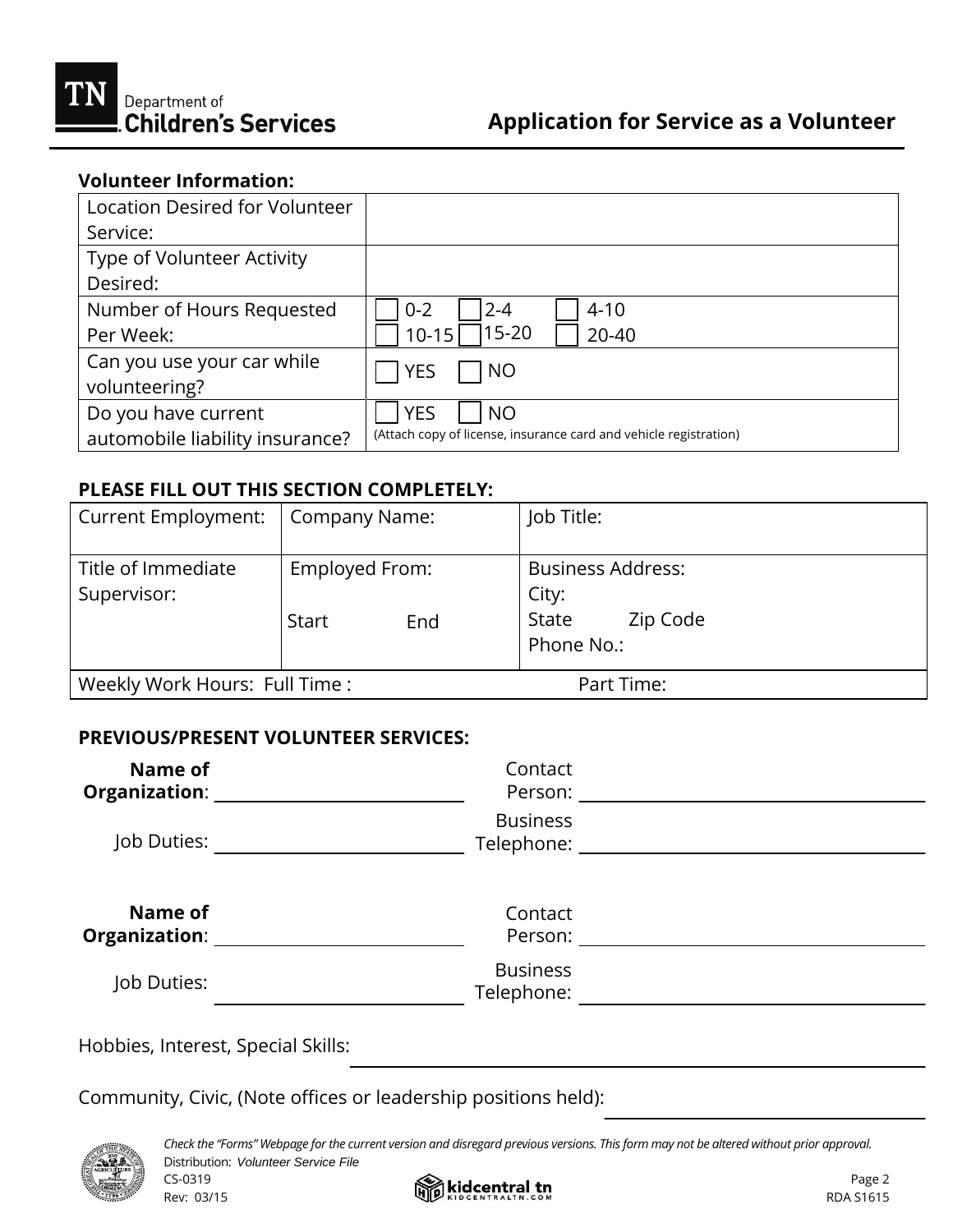

|                                    | Answers to the following questions will be considered for volunteer services purposes if relevant to the<br>assignment for which you are applying. Have you ever been CONVICTED of an offense against criminal or<br>military law, or are there criminal charges currently pending against you?                                                                                                                                                                                                                                                                     |
|------------------------------------|---------------------------------------------------------------------------------------------------------------------------------------------------------------------------------------------------------------------------------------------------------------------------------------------------------------------------------------------------------------------------------------------------------------------------------------------------------------------------------------------------------------------------------------------------------------------|
| (Exclude minor traffic violations) | $\Box$ No<br>$ $   Yes                                                                                                                                                                                                                                                                                                                                                                                                                                                                                                                                              |
|                                    | If "yes," please give a detailed explanation about the nature of conviction and time since released from custody.                                                                                                                                                                                                                                                                                                                                                                                                                                                   |
|                                    |                                                                                                                                                                                                                                                                                                                                                                                                                                                                                                                                                                     |
| <b>CERTIFICATION:</b>              |                                                                                                                                                                                                                                                                                                                                                                                                                                                                                                                                                                     |
| with this population of clients.   | I certify that the statements made by me on this application are true and complete to the best of my knowledge<br>and are made in good faith. I understand that any misstatement of fact may result in termination. All<br>statements made on this application, including employment information, are subject to verification as a<br>condition of volunteer services. I hereby give me permission for you to verify any information included in this<br>application. I further understand that as a volunteer I may be exposed to some degree of danger in working |
|                                    | Date: _ ____________________                                                                                                                                                                                                                                                                                                                                                                                                                                                                                                                                        |
| FOR VOLUNTEER COORDINATORS ONLY    |                                                                                                                                                                                                                                                                                                                                                                                                                                                                                                                                                                     |
| Application Approved: $\Box$       | Application Denied: $\Box$                                                                                                                                                                                                                                                                                                                                                                                                                                                                                                                                          |
|                                    | <b>Reason for Denial:</b>                                                                                                                                                                                                                                                                                                                                                                                                                                                                                                                                           |
| Date:                              | Signature: with the contract of the contract of the contract of the contract of the contract of the contract of the contract of the contract of the contract of the contract of the contract of the contract of the contract o                                                                                                                                                                                                                                                                                                                                      |
|                                    | Date Forwarded to Central Office:                                                                                                                                                                                                                                                                                                                                                                                                                                                                                                                                   |



*Check the "Forms" Webpage for the current version and disregard previous versions. This form may not be altered without prior approval.* Distribution: *Volunteer Service File*